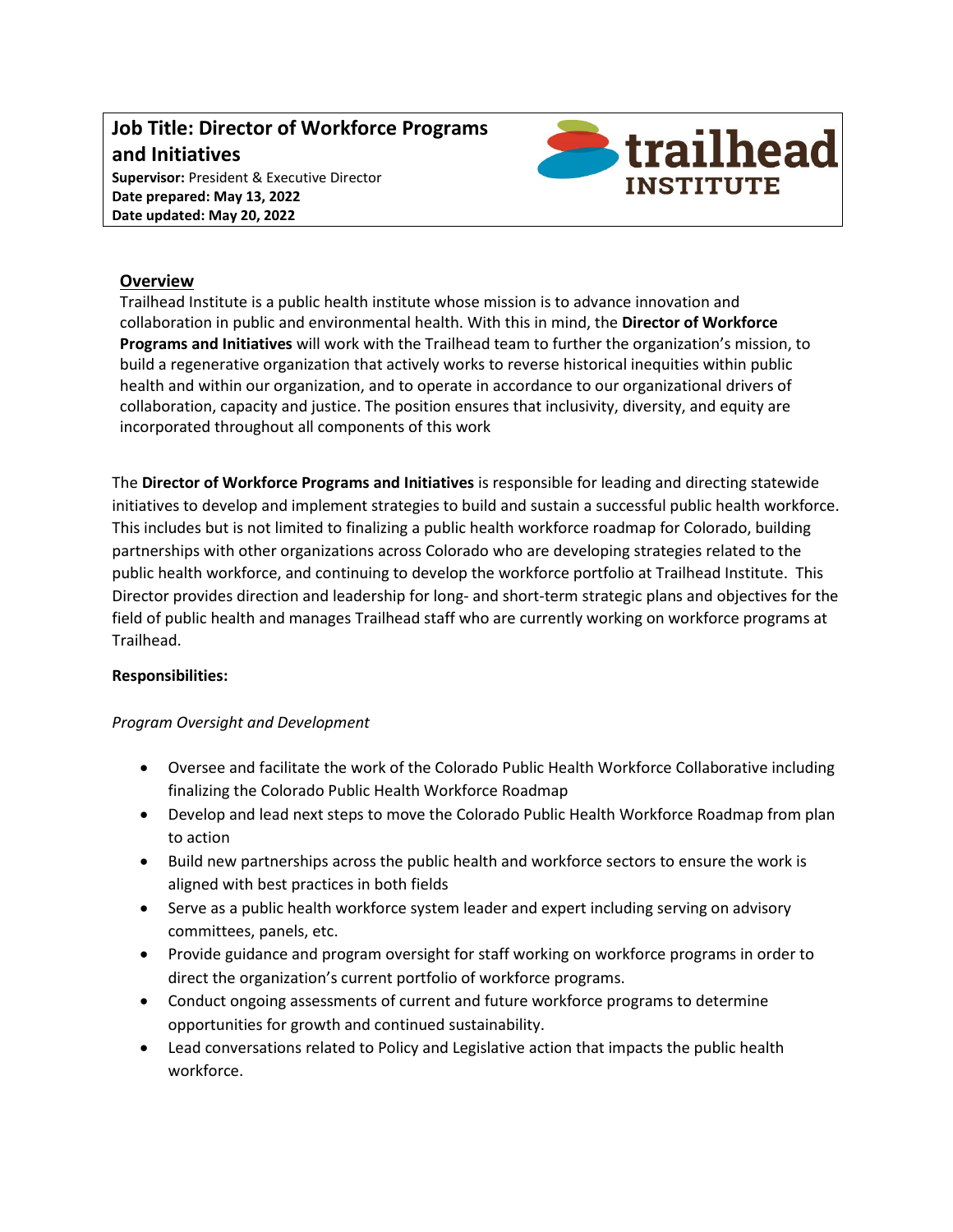- Evaluate current programmatic capacity and work with the workforce staff and the President & Executive Director on the creation of new workforce programs, projects and initiatives as deemed necessary.
- Identify and seek funding for new programs, projects, initiatives in alignment with the organization's mission, drivers and strategic plan.
- Support the development and implementation of an integrated strategic communications plan to advance Trailhead brand across programs.
- Maintain existing funding partnerships and develop new strategic partnerships as deemed relevant to the mission and strategic plan of the organization.
- Work collaboratively with the director's team and project leads to unify and integrate strategic initiatives across all activities and functions.

# *Financial Strategy*

- Adhere to organizational financial security strategies as defined by the President & Executive Director and Director of Finance.
- Support the development of the organizational budget through leading the gathering and development of a workforce budget.
- Support the Finance Department with audits and fiscal compliance reporting, as needed.
- Support program managers in overseeing programmatic budgets.

# *Organizational Strategy and Leadership*

- Direct and assure the work throughout the organization is in line with Trailhead's mission, vision and strategic goals.
- Provide thought leadership on operational and mission impact, organizational capacity, risk factors, and other key factors to inform strategic decision-making.
- Support the design and development of the organizational strategic plan in collaboration with the board/staff workgroup.
- Direct and manage initiatives and projects of the Board of Directors in coordination with the direction of the Executive Director.
- Direct strategic development activities of the organization identifying emerging opportunities to leverage current work and internal capacities for new business development, in partnership with the director's team.
- Cultivate and integrate partner connections and relationships.

# **Qualifications:**

- Expertise in workforce development programs, projects, and best practices
- Expertise in public health systems strategies and investments, including an understanding of funding dynamics and governance structures (preferred)
- Experience working in a public health (preferred)
- Previous work coordinating stakeholders in the workforce or public health sectors.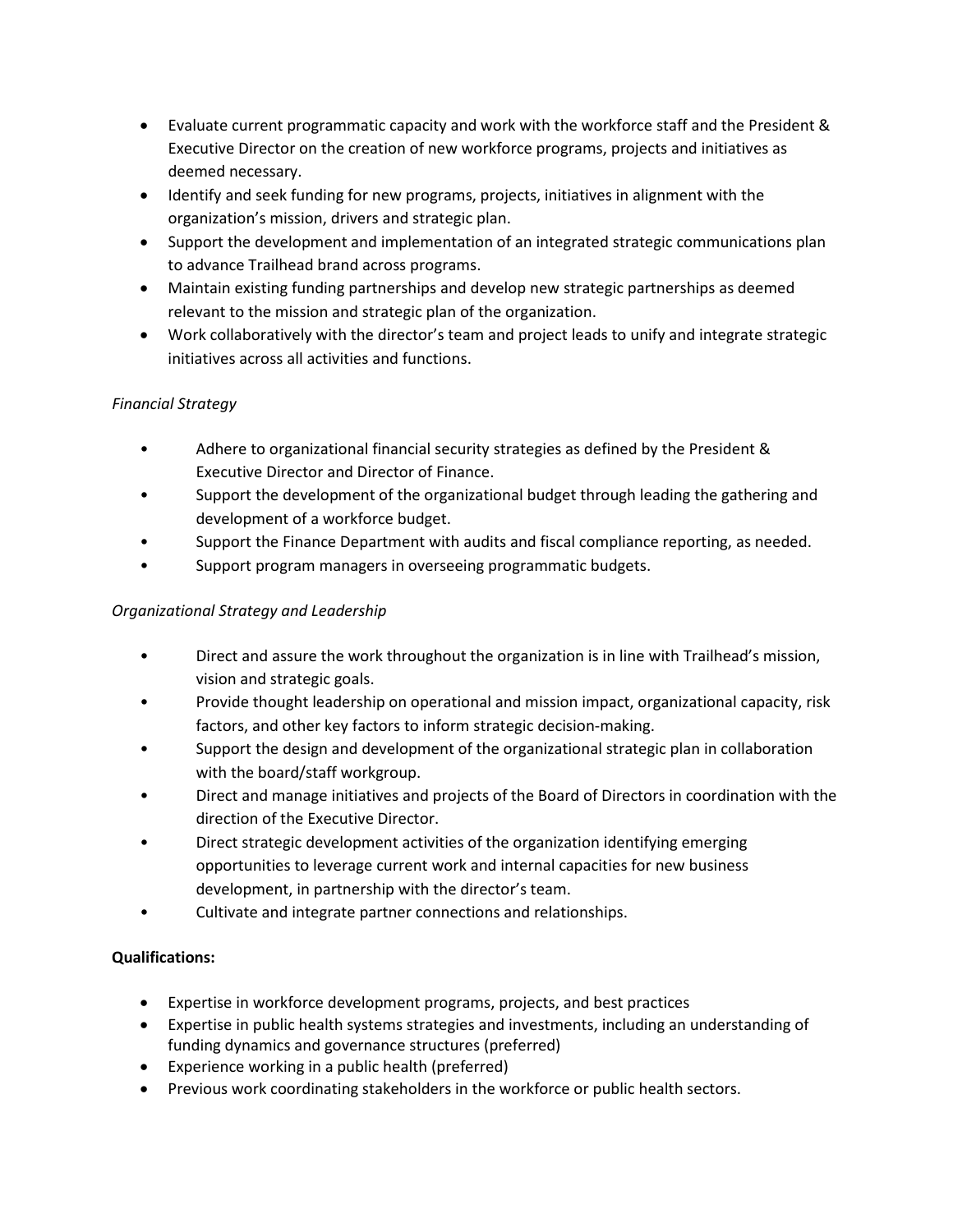- Excellent communication skills, both written and verbal.
- Ability to champion equity driven strategies within programs and partnerships
- Previous experience with effective supervision of staff
- Excellent facilitation skills and proven ability to build consensus across diverse stakeholders
- Strong analytical and organizational skills.
- Ability to work effectively with varying seniority levels, including program and finance staff, human resources and operations, managers, government and non-profit directors, policy makers, workforce development leaders, and other external stakeholders.
- Strong organizational and project management skills, with ability to see the big picture and manage small details.
- Strong interpersonal communication skills.
- Willingness and ability to learn and grow to meet the changing requirements of the job.
- Education: MPH, MPP, MSW, or MPA preferred
- Minimum 10 years' relevant experience, particularly at the intersection of the business and public health sectors.

This is a **full-time exempt** position based in Denver, Colorado. Hiring salary range for this position is \$79,000 - \$82,000. Trailhead Institute offers a generous benefits package including health, dental, vision, life, short-term and long-term disability, and a 401k with employer match.

**To Interview Us:** We will be holding **three office hours** during the application period, between 6/6/2022 and 6/8/2022. This offers you an opportunity to schedule a 15 minute call and ask any questions regarding the job announcement or about Trailhead. Sign up via [Calendly.](https://calendly.com/slampe/workforce-director-office-hours) If you are unable to make it to the scheduled office hours, check out ou[r Director of Workforce Programs and Initiatives Q&A,](https://docs.google.com/document/d/1Ehtl3xzNv0W4bPLvid2_u2rp7r6OJKqFCtV912_K444/edit?usp=sharing) which we will update with questions and answers that arise after each office hour session.

#### **To apply, please send:**

- A resume
- A list of three references, including name, job title, phone & email.
- Either a one-page cover letter, or if you prefer, in lieu of a cover letter, answer the following questions in no more than one page:
	- 1. Tell us why you're attracted to this job and Trailhead Institute.
	- 2. What experiences and expertise do you want to share that you would bring to this role?
	- 3. What other experiences (including living experiences) should Trailhead Institute know about to understand how you approach this work?

Submit all application materials via email to [hiring@trailhead.institute](mailto:hiring@trailhead.institute) with the subject "Director of Workforce Programs and Initiatives".

Applications will be reviewed and interviews offered to qualified applicants until the position is filled. Finalists will be asked to participate in a second panel interview and a short writing exercise.

This is a LIMITED SERVICE position. At this time, funding for this position is provided by limited-term funding and is dependent on that funding being maintained. Once the funding ends, the position may be discontinued, and there is no guarantee for additional employment with Trailhead Institute. Full-